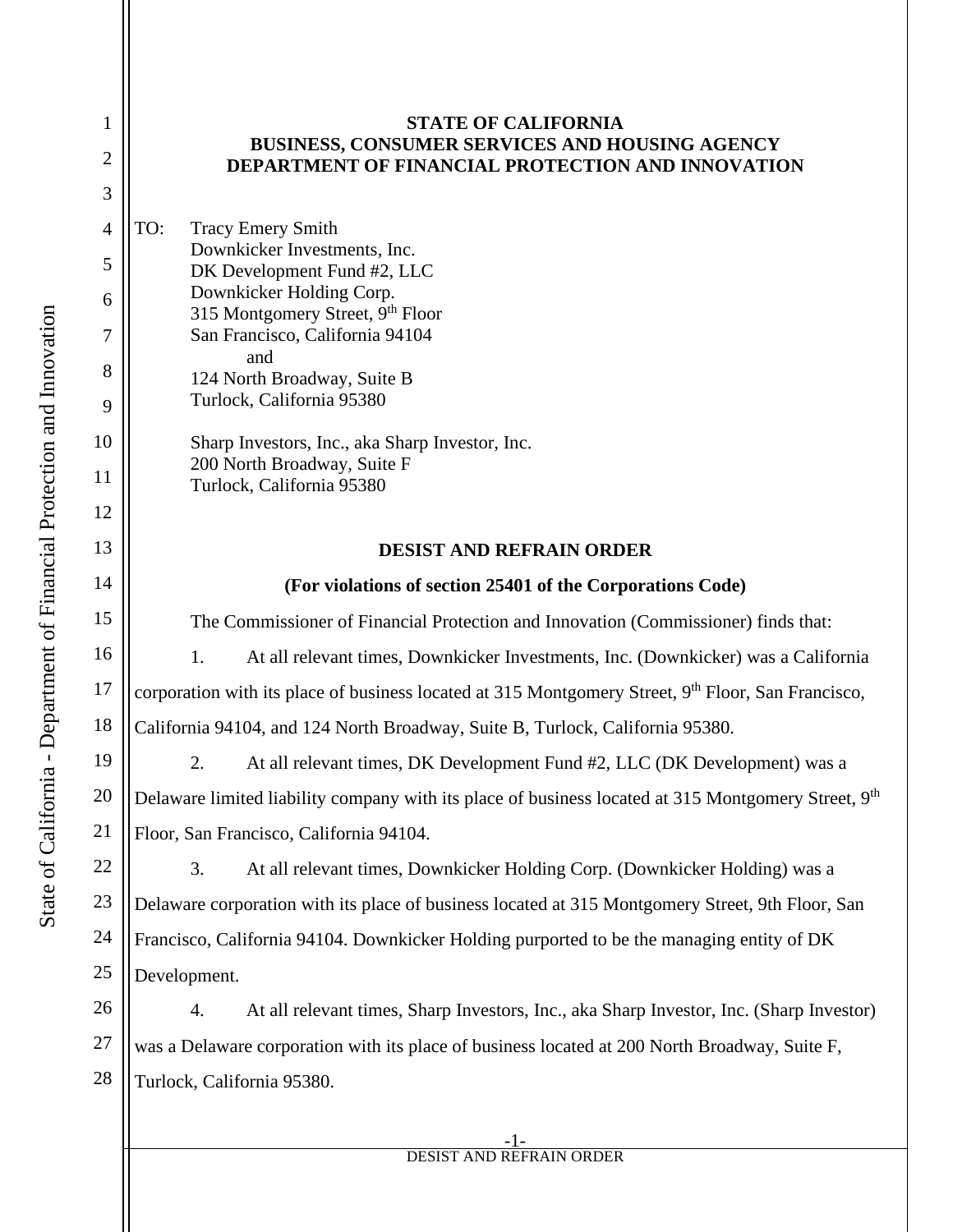1 2 3 5. At all relevant times, Tracy Emery Smith (Smith) purported to be the Chief Executive Officer of Downkicker, DK Development, Downkicker Holding, and Sharp Investor (collectively, Companies).

6. Beginning at least as early as 2017, Smith and the Companies offered or sold securities, in the form of investment contracts or promissory notes, in California.

7. The purported purpose of the securities offering was to raise funds from investors to renovate houses and/or refurbish mobile homes, and resell the properties at a profit.

8. The Companies purported to engage in real estate gap funding that would connect house renovators with capital loans to complete renovation and refurbishing projects. There were several ways to invest, including but not limited to: (1) buying common stocks in, or becoming a partner with one of the Companies; (2) investing in one of the Companies' funds that offered a fixed rate of return, or (3) purchasing shares of one of the Companies with a 8-15% rate of return.

 9. In connection with the offer or sale of these securities, Smith and the Companies made the following untrue statements of material facts or failed to disclose the following material facts:

a) There was no risk in investing and investors would have a fixed rate of return between 8-15%. Investors did not receive any return or their initial investment amount.

b) From 2010 through 2016, the State of California Board of Equalization, State of California Franchise Tax Board, and Internal Revenue Service recorded notices of tax liens against Smith for unpaid taxes, penalties, and interest in the approximate amount of \$388,432.00.

c) On September 30, 2014, Smith was convicted of felony arson.

d) On April 23, 2010, a default judgement was entered against Smith in the Superior Court of California, County of San Francisco – Case No. CGC-090-493242.

e) Smith failed to disclose Chapter 7 and Chapter 11 bankruptcy filings in the United States Bankruptcy Court, Eastern District of California: (i) Case No. 16-90856-E-7; (ii) Case No. 15-27284-D-11; and (iii) Case No. 15-91087-D-11.

5

6

7

8

9

4

10

11

12

13

15

16

17

18

19

14

20

21

22

23

24

25

26

27

///

///

28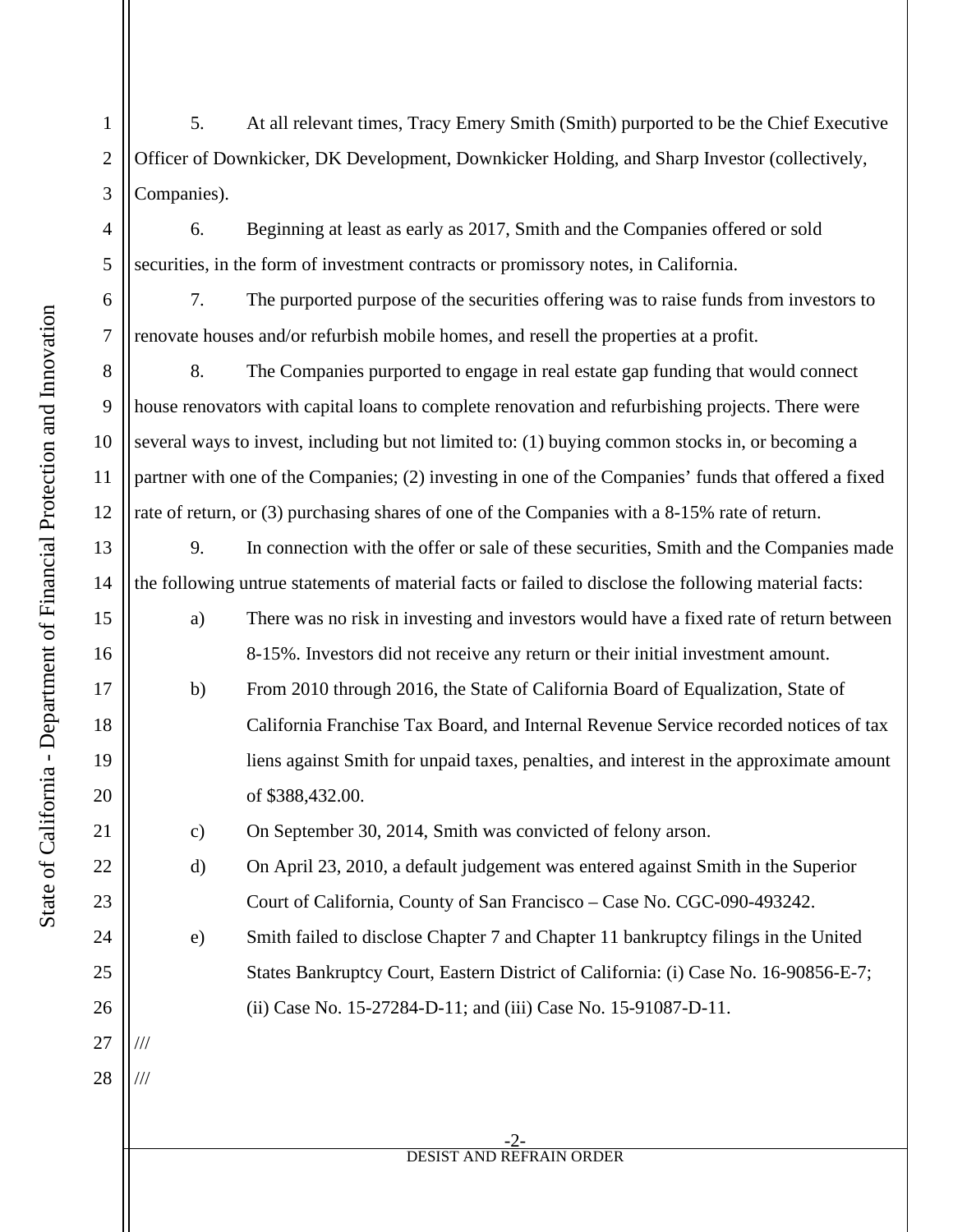| i.   | Case No. 16-90856-E-7 was filed on September 19, 2016, by Smith for relief                                |
|------|-----------------------------------------------------------------------------------------------------------|
|      | under Chapter 7 of the United States Bankruptcy Code. The case was dismissed                              |
|      | on January 16, 2017, due to Smith's failure to appear at the meeting of creditors.                        |
| ii.  | Case No. 15-27284-D-11 was filed on September 16, 2015, by Consolidated                                   |
|      | Reliance, Inc. for relief under Chapter 11 of the Bankruptcy Code. Smith signed                           |
|      | the petition in Case No. 15-27284-D-11 as the Chief Executive Officer of debtor                           |
|      | Consolidated Reliance, Inc. The case was dismissed on April 7, 2016.                                      |
| iii. | According to the Statement of Financial Affairs filed in Case No. 15-27284-D-                             |
|      | 11, Smith owned 70% of the equity in debtor Consolidated Reliance, Inc.                                   |
| iv.  | According to the status conference report filed in Case No. 15-27284-D-11, the                            |
|      | primary business of Consolidated Reliance, Inc. involved the purchase of real                             |
|      | estate at distressed prices, the remodeling of the homes or commercial buildings                          |
|      | on top of the real property, and then reselling the properties at a profit.                               |
| V.   | Case No. 15-91087-D-11 was filed on November 10, 2015, by Spyglass Equities,                              |
|      | Inc. for relief under Chapter 11 of the Bankruptcy Code. The case was dismissed                           |
|      | on May 4, 2016.                                                                                           |
| vi.  | According to the Statement of Financial Affairs filed in Case No. 15-91087-D-                             |
|      | 11, Smith was the Chief Executive Officer of debtor Spyglass Equities, Inc.                               |
| vii. | According to the status conference report filed in Case No. 15-91087-D-11, the                            |
|      | primary business of Spyglass Equities, Inc. involved the purchase of real estate at                       |
|      | distressed prices, the remodeling of the homes or commercial buildings on top of                          |
|      | the real property, and then reselling the properties at a profit.                                         |
|      | Based on the foregoing findings, the Commissioner is of the opinion that Tracy Emery Smith,               |
|      | Downkicker Investments, Inc., DK Development Fund #2, LLC, Downkicker Holding Corp., and                  |
|      | Sharp Investors, Inc., aka Sharp Investor, Inc. offered or sold securities in this state by means of oral |
|      | or written communications which included untrue statements of material facts or omitted to state          |
|      | material facts necessary in order to make the statements made, in the light of the circumstances under    |
|      | which they were made, not misleading, in violation of Corporations Code section 25401.                    |

5

6

7

8

9

4

1

2

3

10

11

12

13

14

15

16

17

18

19

20

21

22

23

24

25

26

27

28